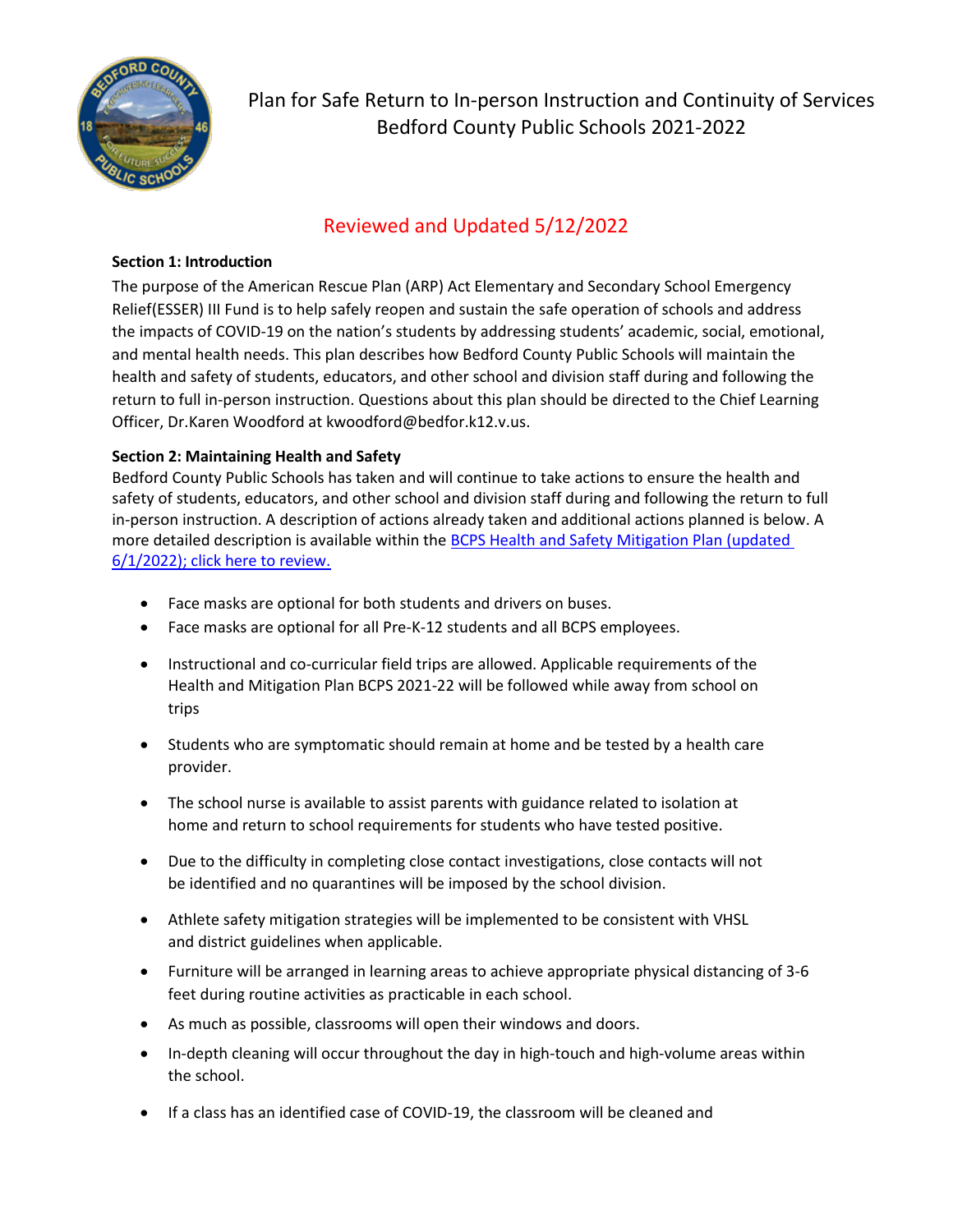

sprayed with anti-viral formulas immediately.

- Small group activities should still maintain physical distancing of 3 feet.
- Large events occurring during the school day will not be scheduled, such as pep rallies or assemblies. After school large events, in which there is parent choice for attendance, such as dances, PTA events, social events, and proms will be permitted.
- Clubs and student organizations are allowed to meet during the school day when implementing health and safety protocols.
- Outside learning areas will be used when possible.
- Staff will manage schedules for loading buses, getting meals from the cafeteria, using restrooms, and other functions to the extent possible to avoid large groupings of students.
- Traditional safety drills that require close contact will be modified for appropriate physical distancing.
- The number of reported COVID-19 cases will be posted on the BCPS website daily by school.
- Appropriate signage will be posted throughout school buildings to direct and remind staff and students about safe routines, procedures, and practices.
- Children with disabilities will have appropriate accommodations concerning health and safety policies. These accommodations will be decided upon by the student's IEP team and recorded in the student's IEP.
- Bedford County Public Schools will consult with the local Health Department for large scale quarantines and outbreaks.
- All schools in Bedford County have been serviced with duct cleaning to improve ventilation.

Bedford County Public Schools has adopted the following policies regarding the Centers for Disease Control and Prevention (CDC) safety recommendations.

- Classrooms and large group meeting areas (cafeteria and gym) will be arranged to allow 3-6 ft. of distance to the extent possible.
- Elementary students will stay in their homeroom pods to the extent possible
- If an outbreak occurs in a school, stricter cohorting will occur with teachers moving and not students, learning coach groups with synchronous virtual instruction, and suspension of highrisk activities (singing, playing instruments, and PE).
- Physical education classes will use pods for instruction to limit the amount of interaction duringclass. When exercising students will be spaced 10 feet apart.
- All students will wash their hands when they leave the class. When they enter a new area, they will use hand sanitizer. Instruction will be given to students on correct handwashing.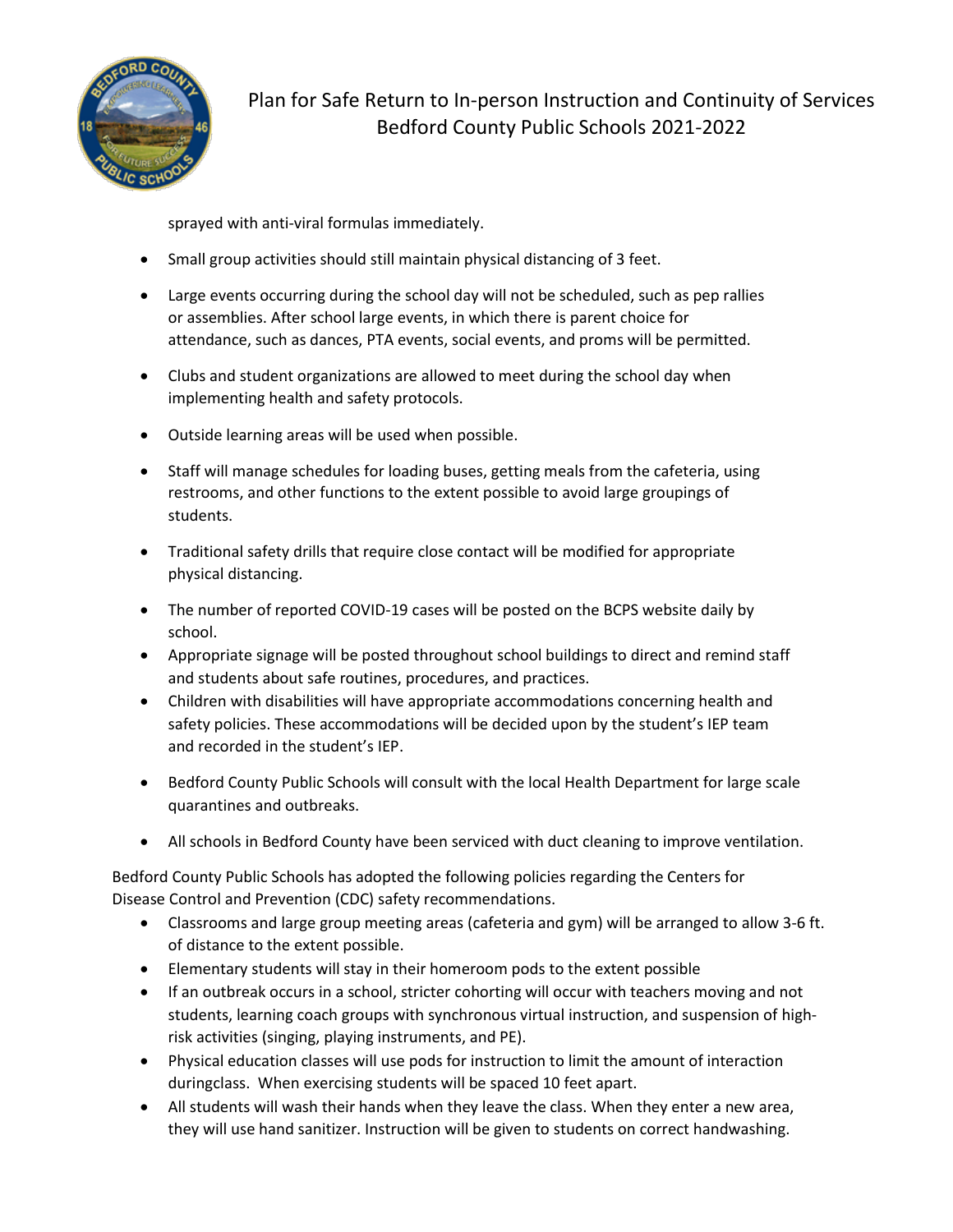

Plan for Safe Return to In-person Instruction and Continuity of Services Bedford County Public Schools 2021-2022

### **Section 3: Continuity of Services**

Bedford County Public Schools has taken and will continue to take actions to ensure continuity of services, including, but not limited to, services to address students' academic needs as well as students' and staff's social, emotional, and mental health, and other needs.

In-person summer sessions were offered in 2020 and 2021. The 2021 summer session had a longer school day and a longer duration than previous summer sessions, 5.5 hours a day for 6 weeks. Students were encouraged to attend daily, but that was not a requirement in an effort to serve as many students as possible. Breakfast and lunch were served daily. Counselors were available for students during the summer to help with adjustments back to full-time instruction for the middle and high school students. Elementary students attended school full-time during the 2020-21 school year, so their adjustment was easier.

In the 2021-2022 school year, all students attend school daily; Bedford Connects offers a 100% remote learning option through Virtual Virginia for students who both choose and qualify. Social-emotional lessons continue for all students. A minimum of two Intervention Design Specialists (IDS) are placed in every secondary school building to address the impact of COVID-19 on students' emotional, social, and mental health needs. Six additional intervention design specialists serve the thirteen elementary schools in our district.

Many of the new staff positions were created to provide oversight of the academic, social, emotional, and mental health needs of students. The Special Education Supervisor of Compliance provides direct oversight of the creation and implementation of Individualized Education Plans as well as Child Find responsibilities. This supervisor also ensures that minority populations are not over-identified in special education because of missed instruction rather than an actual disability. The special education staff analyzes school and division level test data (PALS, VKRP, running records, and benchmarks, etc.) to monitor and support schools with support services for struggling students.

Intervention Design Specialists (IDS) collaborate with teachers and administrators. These specialists are supervised by building principals and the Director of Student Support Services. IDS staff provide specialized training using Ross Greene's behavior strategies. There are two levels of intervention design specialists. Level I specialists have experience working with disruptive and struggling students, but may not have a mental health degree or background. They are supervised by Level II specialists. The Level II specialists all have degrees in counseling, mental health, or social work. Their expertise with social emotional supports is vitally important,especially at our secondary schools, as we recover from the pandemic. All Level II intervention design specialists are supervised by a school psychologist and work directly with a school's mental health support team.

BCPS already employs three English Learner teachers, who create and oversee implementation of Individual Learning Plans for English language learners. The Supervisor of Reading (Title I) supervises students experiencing homelessness as well as Title I teachers. This supervisor's